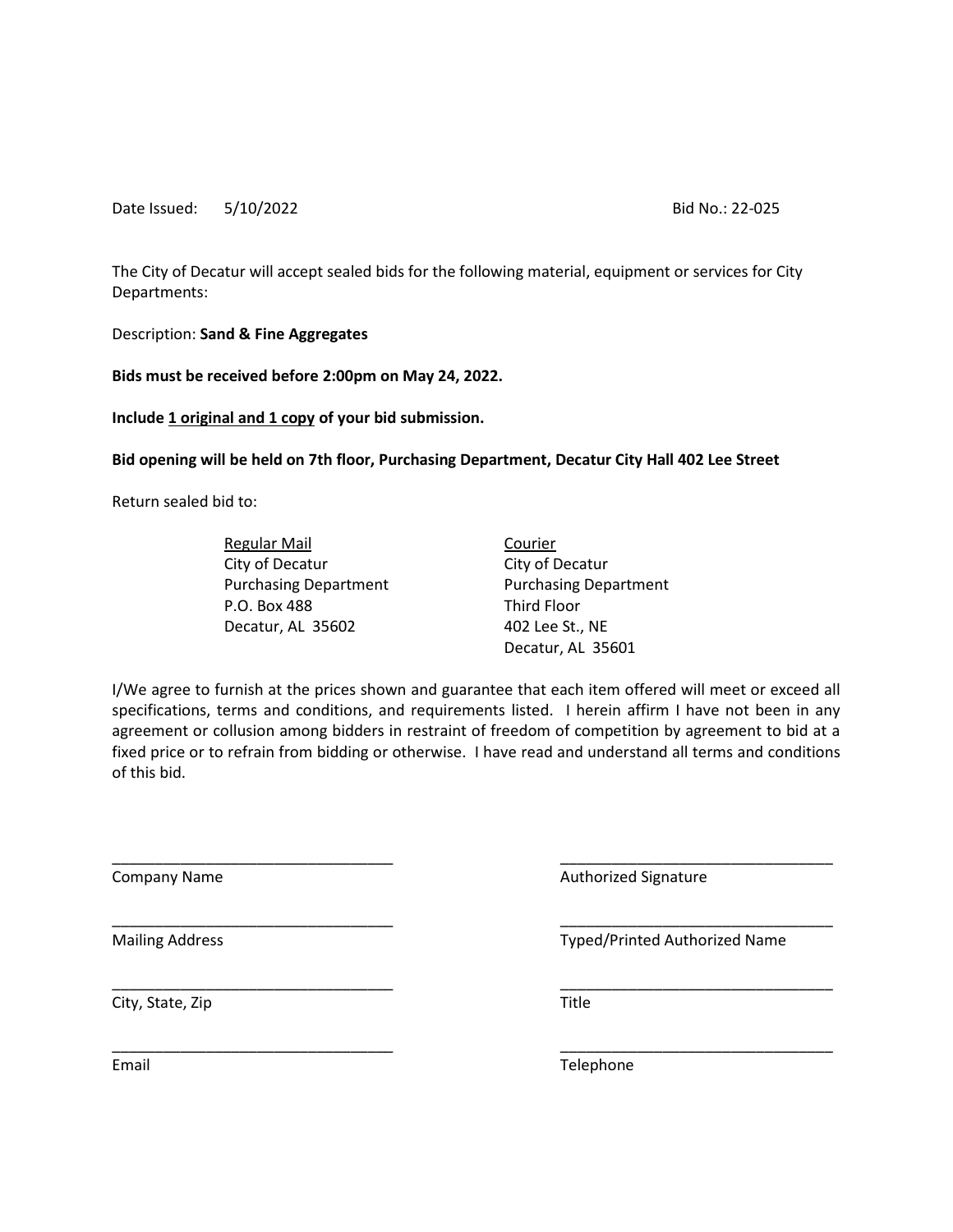Invitation to Bid No.: 22-025 Opening Time: 2:00pm

## **\*\*Prices quoted in all bids for personal property shall be total delivered price.**

| <b>LINE</b>                                                                   |                                                                      |                     |  |  |
|-------------------------------------------------------------------------------|----------------------------------------------------------------------|---------------------|--|--|
| NO.                                                                           | ITEM                                                                 | <b>COST PER TON</b> |  |  |
| $\mathbf{1}$                                                                  | Concrete Sand (Delivered)                                            |                     |  |  |
| $\overline{2}$                                                                | Concrete Sand (Picked Up by City Vehicle)                            |                     |  |  |
| 3                                                                             | Mortar Sand (Delivered)                                              |                     |  |  |
| $\overline{4}$                                                                | Mortar Sand (Picked Up by City Vehicle)                              |                     |  |  |
| 5                                                                             | Manufactured Sand for Portland Cement (Delivered)                    |                     |  |  |
| 6                                                                             | Manufactured Sand for Portland Cement (Picked Up by<br>City Vehicle) |                     |  |  |
| $\overline{7}$                                                                | Fine Aggregate for White Concrete (Delivered)                        |                     |  |  |
| 8                                                                             | Fine Aggregate for White Concrete (Picked Up by City<br>Vehicle)     |                     |  |  |
| All line items must meet the enclosed specifications. Any exceptions to those |                                                                      |                     |  |  |
| specifications must be explained in writing on a separate sheet.              |                                                                      |                     |  |  |

- A bid bond **is not** required for this bid.
- Delivery can be made \_\_\_\_\_\_\_\_\_\_\_\_\_ days or \_\_\_\_\_\_\_\_\_\_\_\_\_\_ weeks after receipt of order.
- Terms: \_\_\_\_\_\_\_\_\_\_\_\_\_\_\_\_\_\_\_(Discounts will be considered in the bid evaluation and will be taken without regard to date of payment.)
- Prices valid for acceptance within days (not to be less than 30 days)
- Contracts for services are let for a period of one year and may be renewed for up to two additional years, provided the terms of the contract do not materially change.

**NOTE: FOR THIS BID TO BE CONSIDERED RESPONSIVE, ALL INFORMATION REQUESTED SHOULD BE SUPPLIED, AS APPROPRIATE OR THE ENTIRE BID MAY BE DISQUALIFIED. BID RESPONSE MUST BE IN INK OR TYPED WITH THE ORIGINAL SIGNATURE INCLUDED.**

\_\_\_\_\_\_\_\_\_\_\_\_\_\_\_\_\_\_\_\_\_\_\_\_\_\_\_\_\_\_\_\_\_\_\_\_\_ \_\_\_\_\_\_\_\_\_\_\_\_\_\_\_\_\_\_\_\_\_\_\_\_\_\_\_\_\_\_\_\_\_\_\_\_

|  | <b>Bidder Signature</b> |
|--|-------------------------|
|--|-------------------------|

Company

**By signing this contract, (Insert Company Name) represents and agrees that it is not currently engaged in, nor will it engage in, any boycott of a person or entity based in or doing business with a jurisdiction with which the State of Alabama can enjoy open trade.**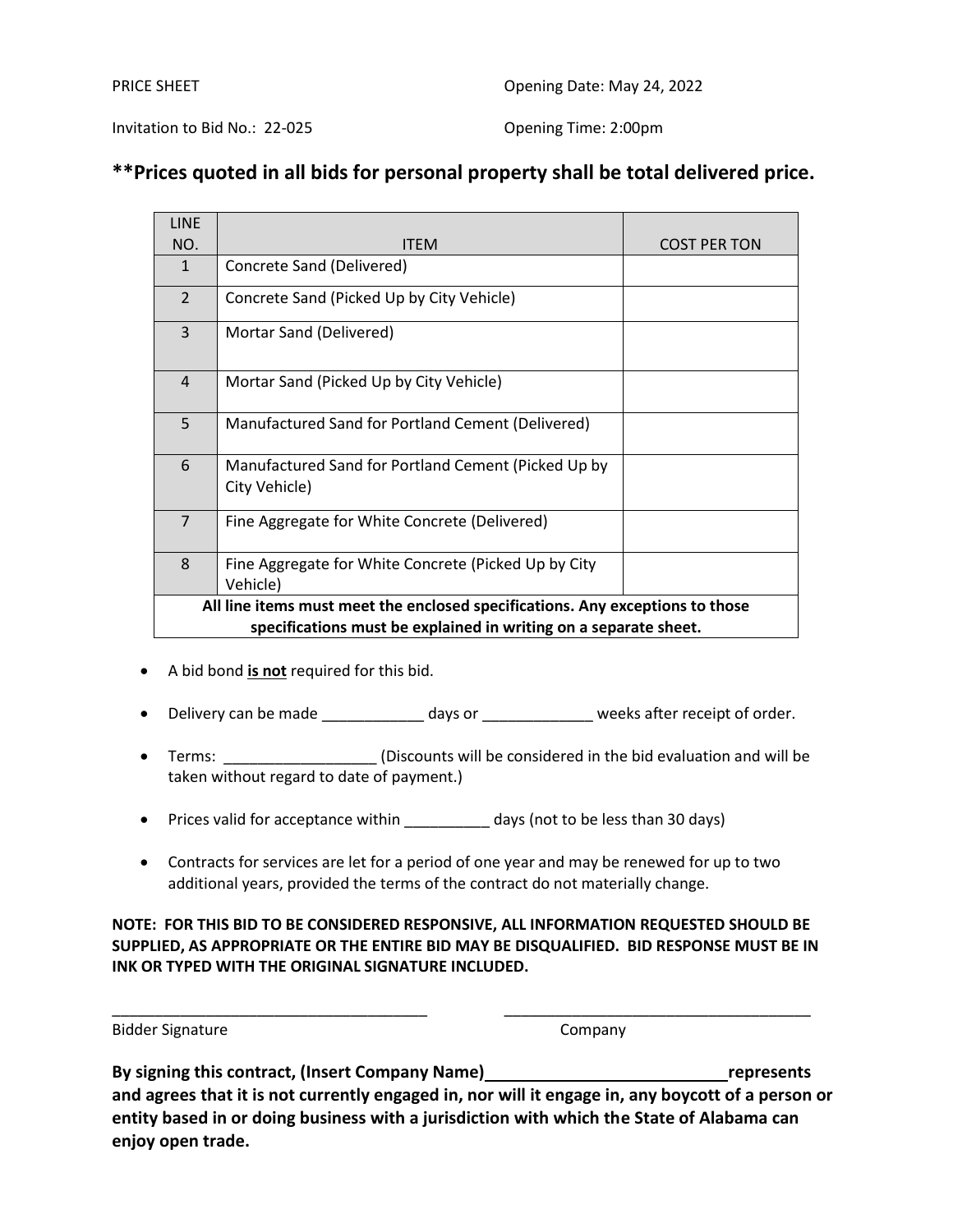### STANDARD TERMS AND CONDITIONS

## **IN ORDER TO SUBMIT A RESPONSIVE BID, IT IS VERY IMPORTANT THAT ALL TERMS AND CONDITIONS, SPECIFICATIONS AND INSTRUCTIONS ARE READ THOROUGHLY.**

Bid response envelopes shall be properly identified on the front with the invitation to bid number, opening date and time. Each individual invitation to bid shall be submitted in a separate sealed envelope. Multiple bid responses submitted in the same envelope/courier package (that are not in separate envelopes properly identified) shall be rejected. The Purchasing Department assumes no responsibility for late bid responses that occur due to the U.S. Postal Service or private courier service.

Bid responses and signature page must be submitted on this form in ink or typewritten or the bid will be rejected. Submit this **original and (1) copy** of the original with your response.

For a "no-bid" response, return the signature page signed and marked "no bid". Non-response may result in removal from active bidders list.

The attached specifications are being provided to potential bidders as guidelines that describe the type and quality of equipment, supply, and/or service the City of Decatur is seeking to purchase. The bidder must indicate compliance or list exceptions to each specification item for consideration. Failure to comply with this provision could be cause for rejection of the bid.

Bid responses must be received in the office of the Purchasing Department not later than the date and time specified.

The Purchasing Department will not accept facsimile (fax) nor email transmissions of bids.

Changes or modifications of this Invitation to Bid are allowed only by written authority of the Purchasing Agent.

Non Appropriation of Funds: Continuation of any agreement between the City of Decatur and a bidder beyond a fiscal year is contingent upon continued legislative appropriation of funds for the purpose of this bid and any resulting agreement. Non availability of funds at any time shall cause any agreement to become void and unenforceable and no liquidated damages shall accrue to the City as a result. The City will not incur liability beyond the payment of accrued agreement payment.

Descriptive Literature: Reference to brand names and numbers is not restrictive, unless otherwise specified. Bids on equivalent items meeting the standards of quality indicated will be considered, providing the bid clearly describes the item offered and indicates how it differs from the referenced brands. Descriptive literature on any supplemental information necessary for comparison purposes shall be submitted with the bid or the Purchasing Agent may reject the bid for that item. Reference to literature submitted with a previous bid, or on file with the Purchasing Department will not satisfy this requirement.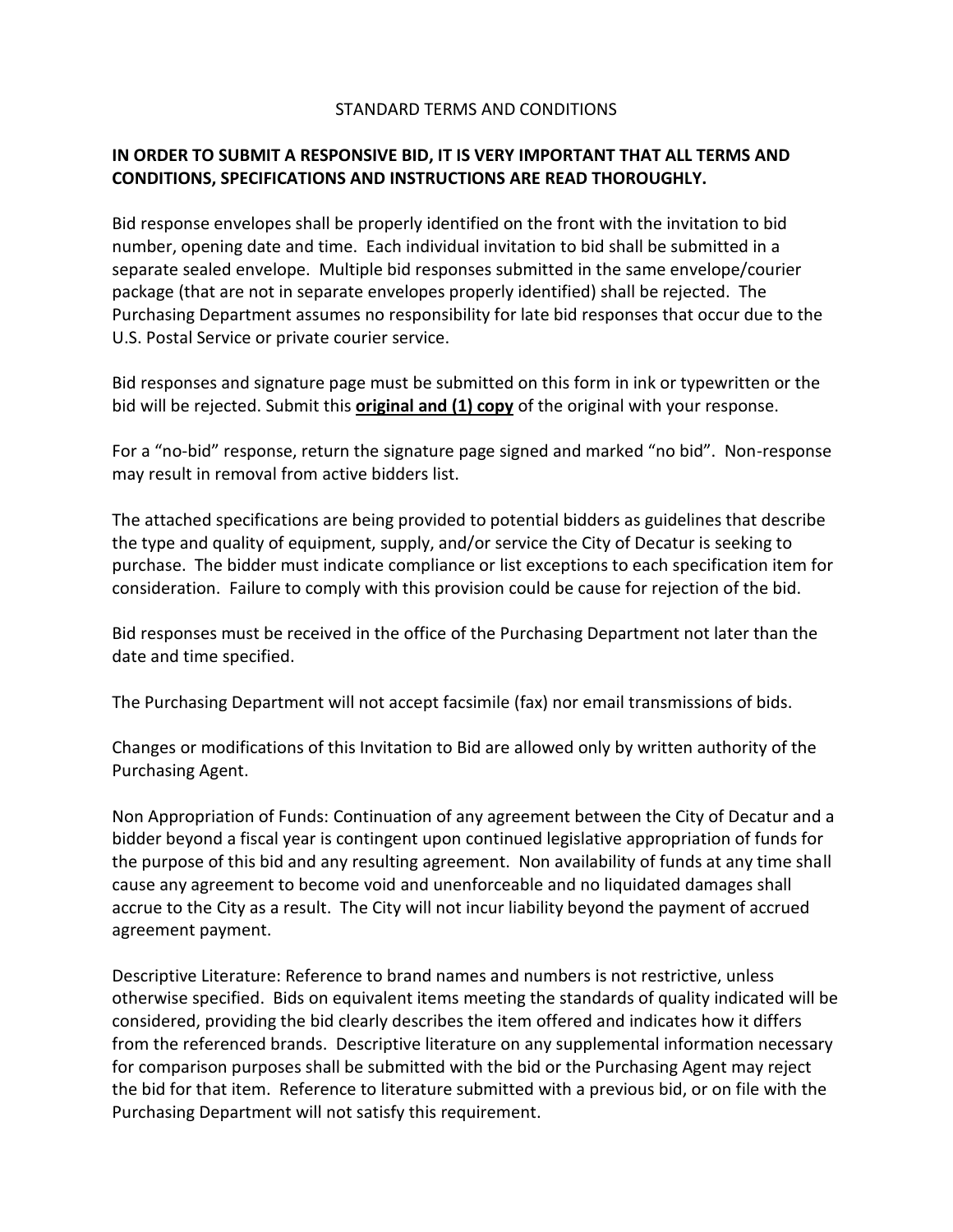The City of Decatur reserves the right to modify all or any portion of this Invitation to Bid when the best interest of the City is involved. The City reserves the right to award this bid to a single vendor or multiple vendors when in the best interest of the City. Further, the City reserves the right to give preference to the vendor quoting the most line items.

The City of Decatur reserves the right to seek clarification of bid responses from vendors submitting responses.

The City of Decatur is exempt from all Federal, sales and use taxes.

All bidders shall maintain such insurance as will protect bidder and the City of Decatur from claims under Workman's Compensation Acts and from claims for damage and or personal injury, including death, which may arise from the operation and/or fulfillment of the resulting contract of this Invitation to Bid. Insurance shall be written by companies authorized to do business in Decatur, Alabama. Evidence of insurance shall be furnished to the City of Decatur Purchasing Department with submitted bids when requested.

Any individual, company, or corporation doing business with the City of Decatur must possess and show proof thereof all proper licenses and/or proper certifications required by Federal, state and local statutes and regulations prior to award when requested.

The City of Decatur reserves the right to terminate any contract resulting from this bid for just and reasonable cause whereby it appears to be in the best interest of the City.

The successful bidder agrees, by entering into this contract, to defend, indemnify, and hold the City of Decatur harmless from any and all causes of action or claims of damages arising out of or related to bidder's performance under this contract.

The successful bidder shall abide by all Federal, State, and Local Statutes, laws, regulations, and ordinances. Including but not limited to a current business license and remittance of sales tax owed to the City.

An electronic version of this bid is available on the City's website at www.decaturalabamausa.com or by emailing purchasing@decatur-al.gov. In order to decrease the evaluation time and insure award by the award date please enter your responses in the electronic version if possible, and return it with a hard copy with your bid response package.

The hard copy of the invitation to bid on file in the City of Decatur Purchasing office shall serve as the master document. Any alterations, deletions, additions or other changes that materially change the intent of the bid could be considered grounds for rejection of the bid response.

Exclusion of the electronic files in a bid response is not a basis for rejection.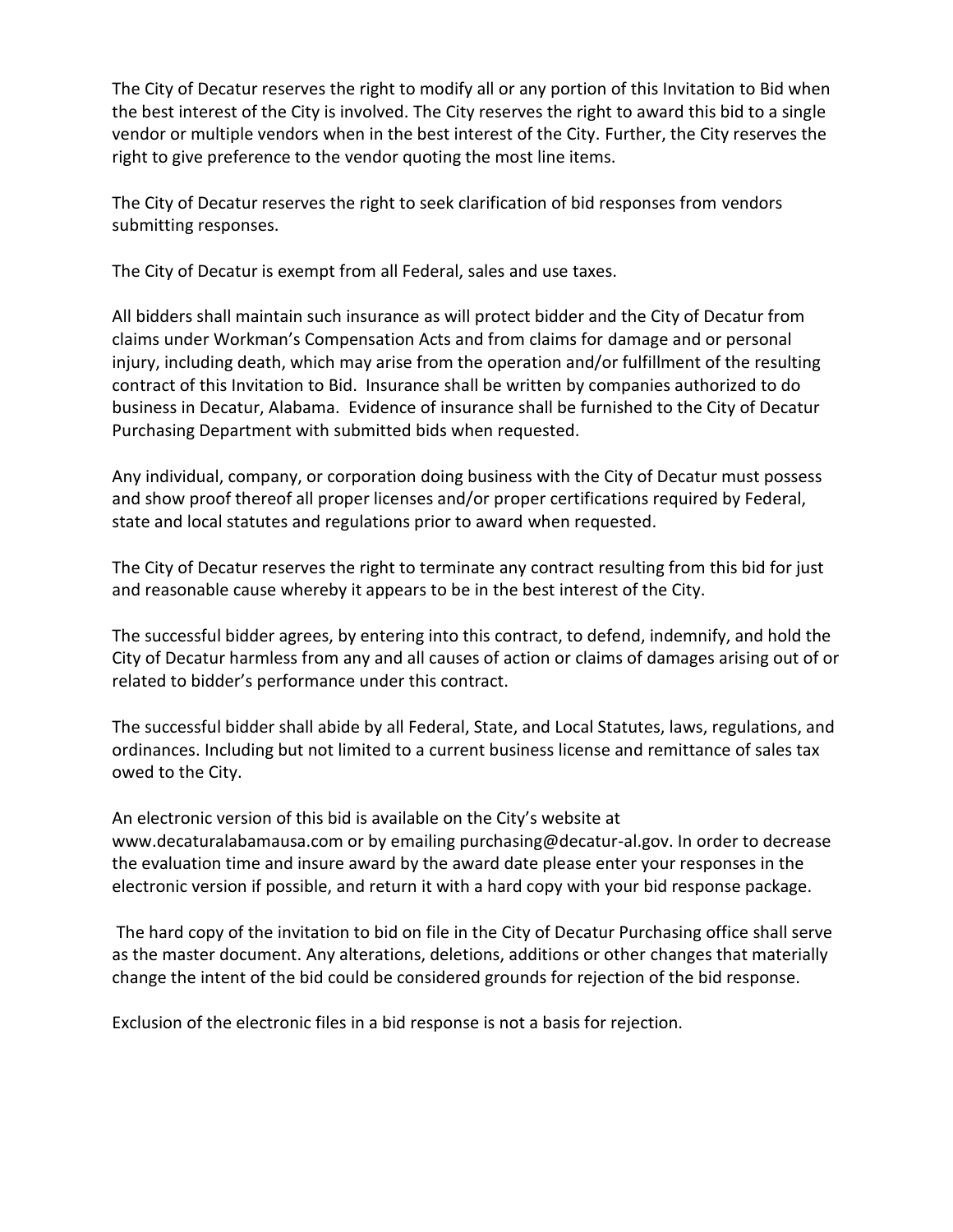### A BID RESPONSE MAY BE REJECTED IF:

- Bids improperly submitted or identified
- Bid not signed or not original signature
- Requested information, or documentation not submitted with bid
- Failure to acknowledge receipt of addendum with bid
- Material alteration of the master document
- Invitation to bid number not on face of envelope
- Received late
- Bid response not on original form
- Bid not in ink or typed
- Proper licensing not included/provided as required by law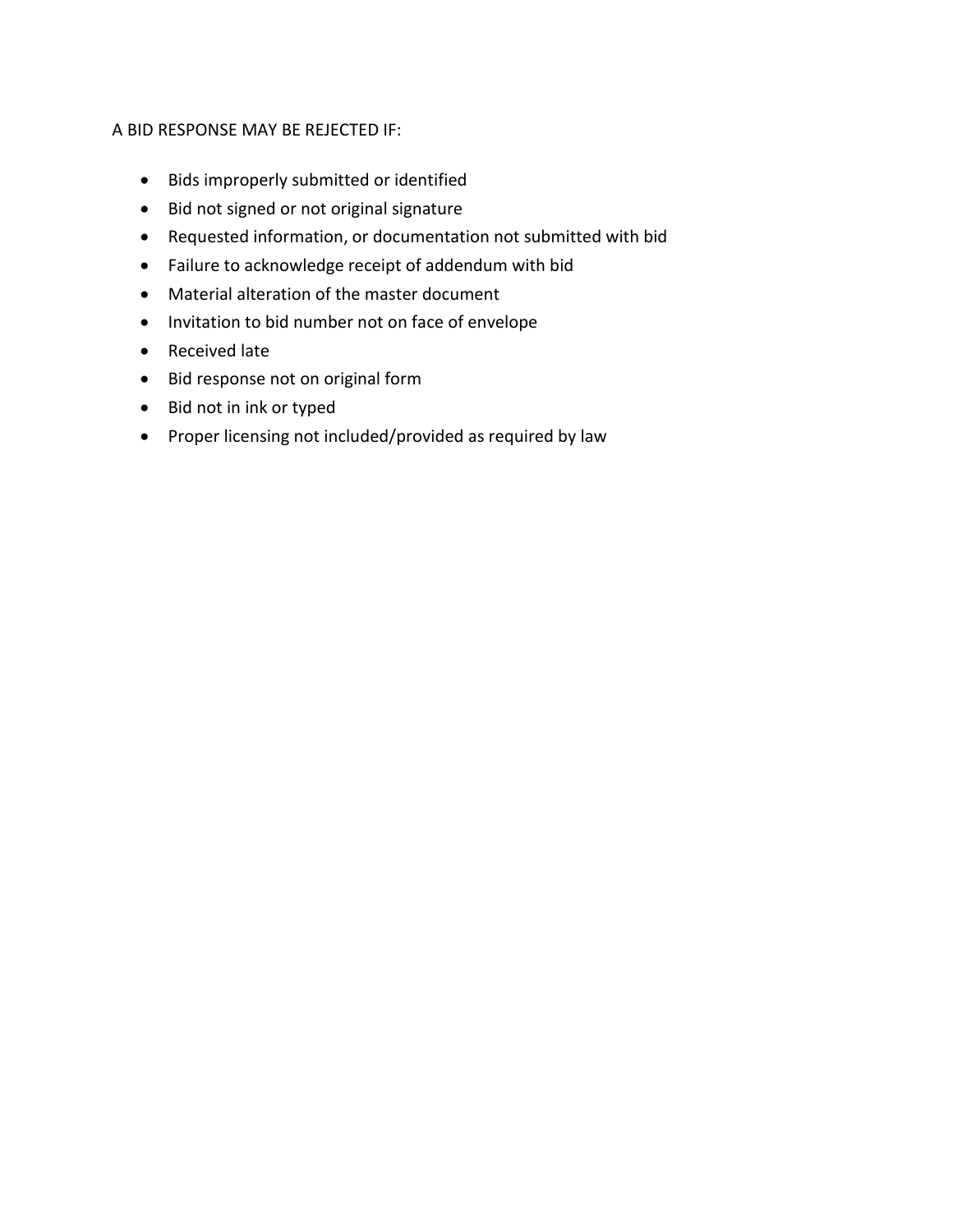Notice: As a condition of contract, grant or incentive performance with the City of Decatur, compliance with the requirements of the Beason-Hammon Alabama Taxpayer and Citizen Protection Act must be provided. Please enter the name of your company and your name and complete the affidavit below. Your signature must be notarized.

| <b>BUSINESS NAME:</b>    |  |
|--------------------------|--|
| <b>APPLICANT'S NAME:</b> |  |

# **E-VERIFY AFFIDAVIT**

I am the applicant listed above. In my capacity as **Example 20** Section 1 am the business entity listed above, I do hereby execute this affidavit on behalf of the business listed above and, by executing this affidavit, I verify that business' compliance with Section 31-13-9 of the Code of Alabama, 1975, stating affirmatively that it does not knowingly employ, hire for employment or continue to employ an unauthorized alien. Further, the business has registered with and is participating and will participate during the performance of any contract with the City in the federal work authorization program known as "E-verify" web address https://everify.uscis.gov/enroll , operated by the United States Citizenship and Immigration Service Bureau of the United States Department of Homeland Security to verify information of newly hired employees pursuant to the Immigration Reform and Control Act of 1986 (IRCA), P. L. 99- 603, in accordance with the applicable provisions of Alabama's Immigration law. The undersigned further represents that, should the business employ or contract with any subcontractor(s) in connection with the physical performance of services pursuant to the contract with the City, it will secure from such subcontractor(s) verification of compliance with Section 31-13-9 of the Code of Alabama, 1975, in a form substantially similar to this affidavit. The Business further agrees to maintain records of such compliance and provide a copy of each said verification on request of the City.

| E-verify Employment Eligibility Verification User Identification Number |  |  |
|-------------------------------------------------------------------------|--|--|

\_\_\_\_\_\_\_\_\_\_\_\_\_\_\_\_\_\_\_\_\_\_\_\_\_\_\_\_\_\_\_\_\_\_\_\_\_\_\_\_\_\_ Applicant

Sworn to and subscribed before me on this the \_\_\_\_\_\_\_ day of \_\_\_\_\_\_\_\_\_\_\_\_\_\_\_\_\_\_, 20\_\_\_\_\_

\_\_\_\_\_\_\_\_\_\_\_\_\_\_\_\_\_\_\_\_\_\_\_\_\_\_\_\_\_\_\_\_\_\_\_\_\_\_\_\_\_\_ Notary Public

My Commission Expires: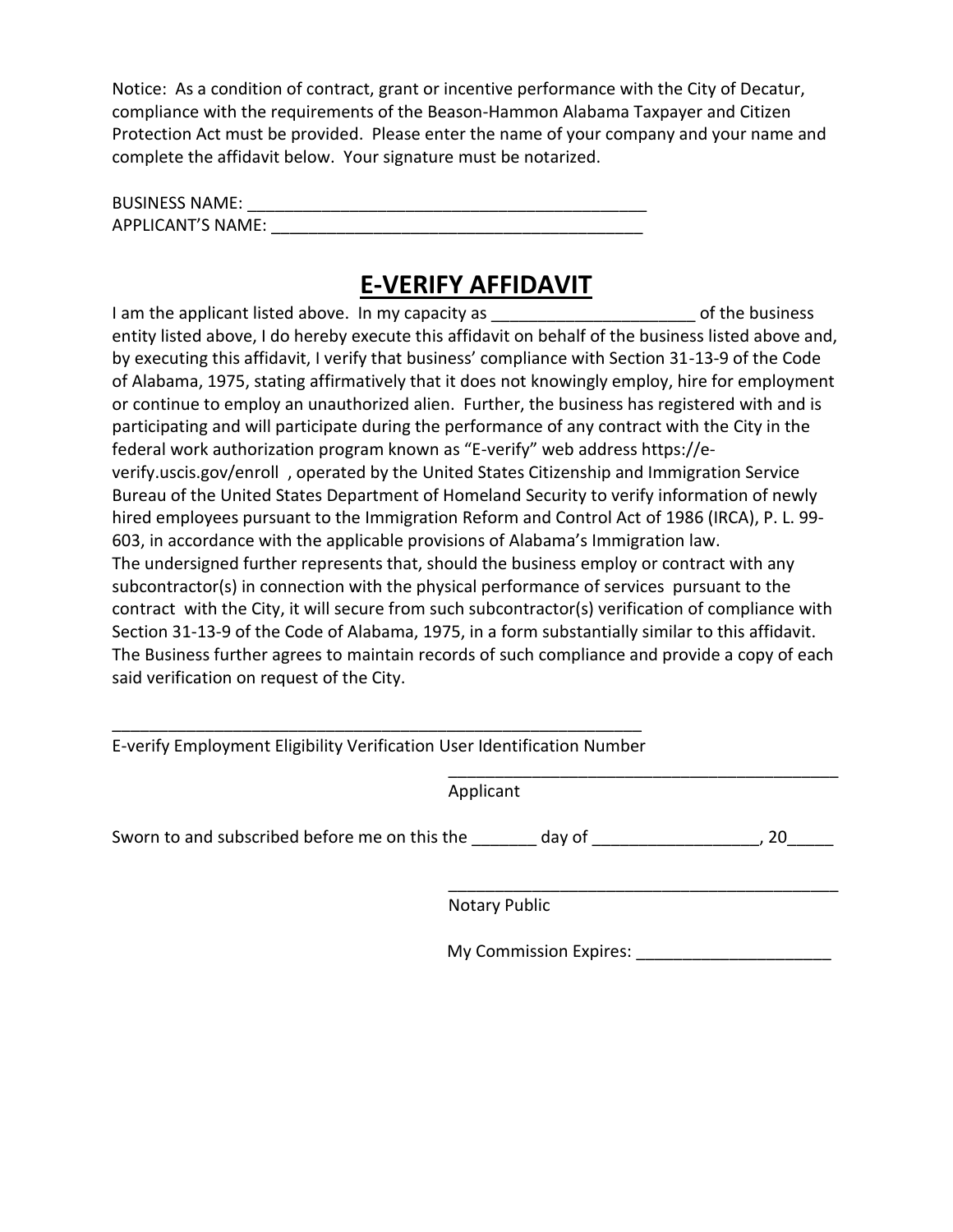# **Bid Document Checklist**

| <b>Items</b>    | <b>Submission Requirements</b>              | <b>Items Submitted</b> |
|-----------------|---------------------------------------------|------------------------|
| <b>Required</b> | <b>Check List</b>                           | (Bidders Initials)     |
| with Bid        | X = REQUIRED; BLANK=NOT REQUIRED            |                        |
| X               | Envelope Sealed and Marked w/bid # on front |                        |
| X               | Original Signatures where required (in ink) |                        |
|                 | <b>Bid Bond or Check</b>                    |                        |
|                 | Addendum                                    |                        |
| X               | <b>E-Verify form</b>                        |                        |
|                 | <b>Proof of Insurance</b>                   |                        |
| X               | <b>Price Sheet Information Included</b>     |                        |
|                 | <b>References</b>                           |                        |
|                 | Catalog                                     |                        |
| X               | Send in on or before given time             |                        |
|                 | <b>Business License</b>                     |                        |

**If you have questions concerning the bid submission requirements, please call the Purchasing Department 256-341-4521 or email purchasing@decatur-al.gov.**

**If you have questions about the specifications contact project manager, Courtney Johnson at 256-341-4877 or email at cjohnson@decatur-al.gov.**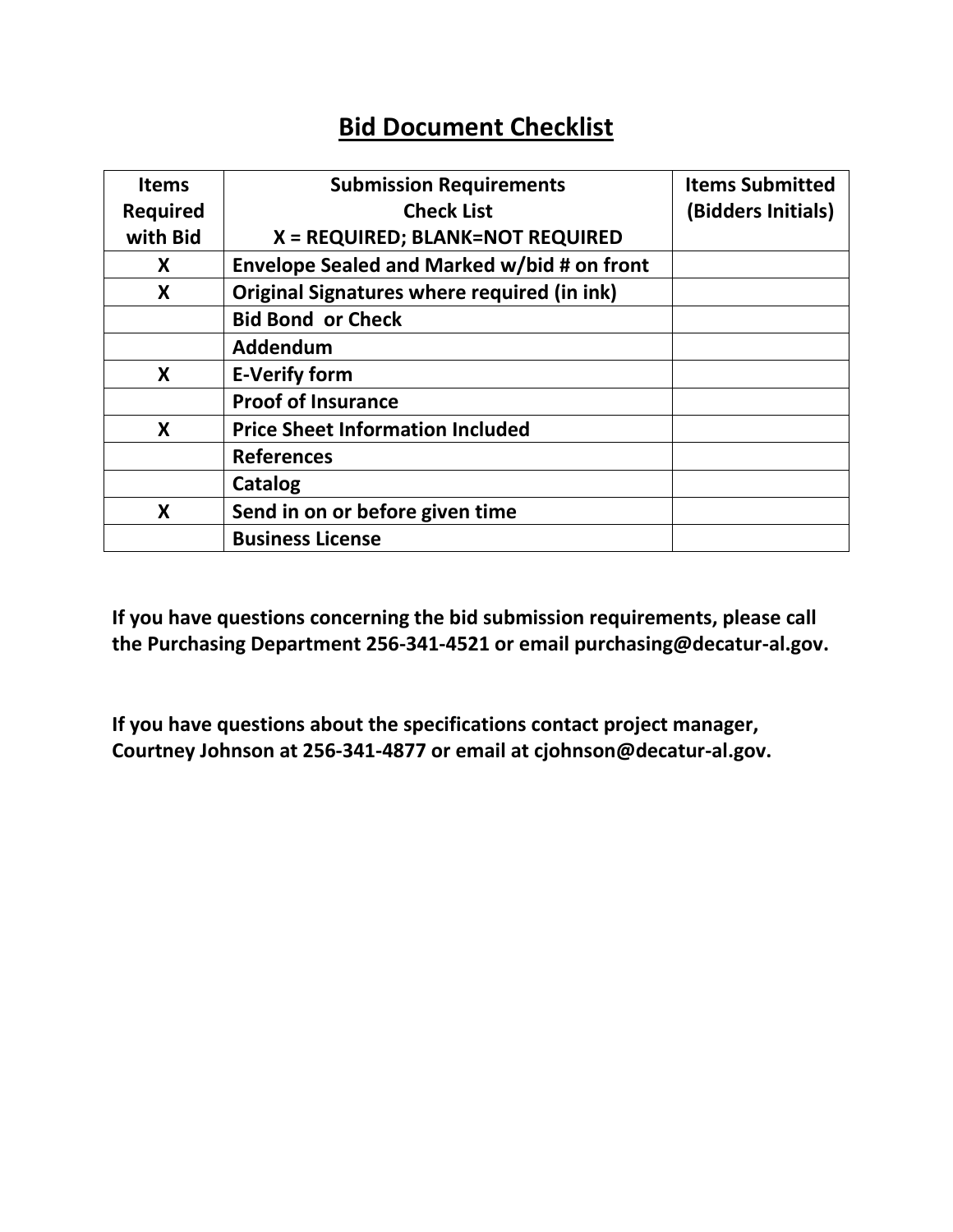## **SECTION 802 FINE AGGREGATES**

802.01 Description.

(a) GENERAL.

Fine aggregate shall consist of natural or manufactured sand having hard, clean, durable, uncoated particles and conforming to the requirements provided in this Section.

(b) ACCEPTANCE.

The Department has established a list of qualified producers of fine aggregates. Refer to Subarticle 106.01(f) and ALDOT-355 concerning this list.

All fine aggregates furnished shall come from an approved producer who is participating in and meeting the requirements of ALDOT-249, "Quality Control Program for Acceptance of Fine and Coarse Aggregates". The producer's name shall be listed in the Department's "Materials, Sources and Devices With Special Acceptance Requirements" manual, List I-1.

#### 802.02 Concrete Sand.

#### (a) DESCRIPTION.

Concrete sand shall consist of natural sand, blends of natural sand, blends of natural and manufactured sand, or manufactured sand. The use of manufactured sand shall be limited to the conditions noted in Article 802.06.

Blended sand shall be mixed and tested for gradation after blending has been completed.

The sand shall be washed and have strong, hard, clean, durable particles meeting the physical requirements noted below and the gradation requirements of ALDOT Size No. 100. There will be no F.M. or mortar strength requirements for concrete sand used in bituminous pavements.

(b) DELETERIOUS SUBSTANCES.

1. The maximum weight {mass} of deleterious substances shall not exceed the following requirements:

Materials passing the # 200 {75 µm} sieve removed by decantation shall be subject to approval or rejection based on the following:

a. If any sample has more than 2.5% material passing the # 200 {75 µm} sieve by decantation, the stockpile will be rejected.

b. An average will be made of the samples tested by decantation through the # 200 {75 um} sieve. If the average is greater than 2.0%, the stockpile will be rejected. If the average is 2.0% or less, the stockpile will be accepted.

c. If smaller quantities of the fine aggregate are being tested where only one sample would be required, this sample will be required to comply with a 2.0% maximum removed by decantation, not to exceed the following percentages:

| <b>Shale</b>                                           | 1.0%          |
|--------------------------------------------------------|---------------|
| Coal and/or Lignite                                    | 0.5%          |
| Clay Lumps                                             | 0.5%          |
| <b>Cinders and Clinkers</b>                            | 0.5%          |
| Other local deleterious substances (such as alkali,    | 1.0%          |
| mica, coated grains, soft and flaky particles)         |               |
| Total shale, coal, and/or lignite, clay lumps, cinders | 3.0 % Maximum |
| and clinkers, and other local deleterious substances   |               |
|                                                        |               |

Concrete sand to be used in concrete headwalls, inlets, miscellaneous concrete units, slope paving, machine laid curbs, gutters, or combination curbs and gutters shall comply with the above except that not more than 3.0 percent shall pass the # 200 {75 µm} sieve by decantation.

2. The percentage of clay lumps shall be determined by examining the various fractions which remain after the test for grading. An indication of clay lumps shall require testing in accordance with AASHTO T 112 to determine the amount of clay lumps.

3. The diameter of deleterious substances shall not exceed the maximum size of aggregate.

(c) ORGANIC IMPURITIES.

All fine aggregate shall be free from injurious amounts of organic impurities. Aggregates subjected to the colorimetric test for organic impurities and producing a color darker than the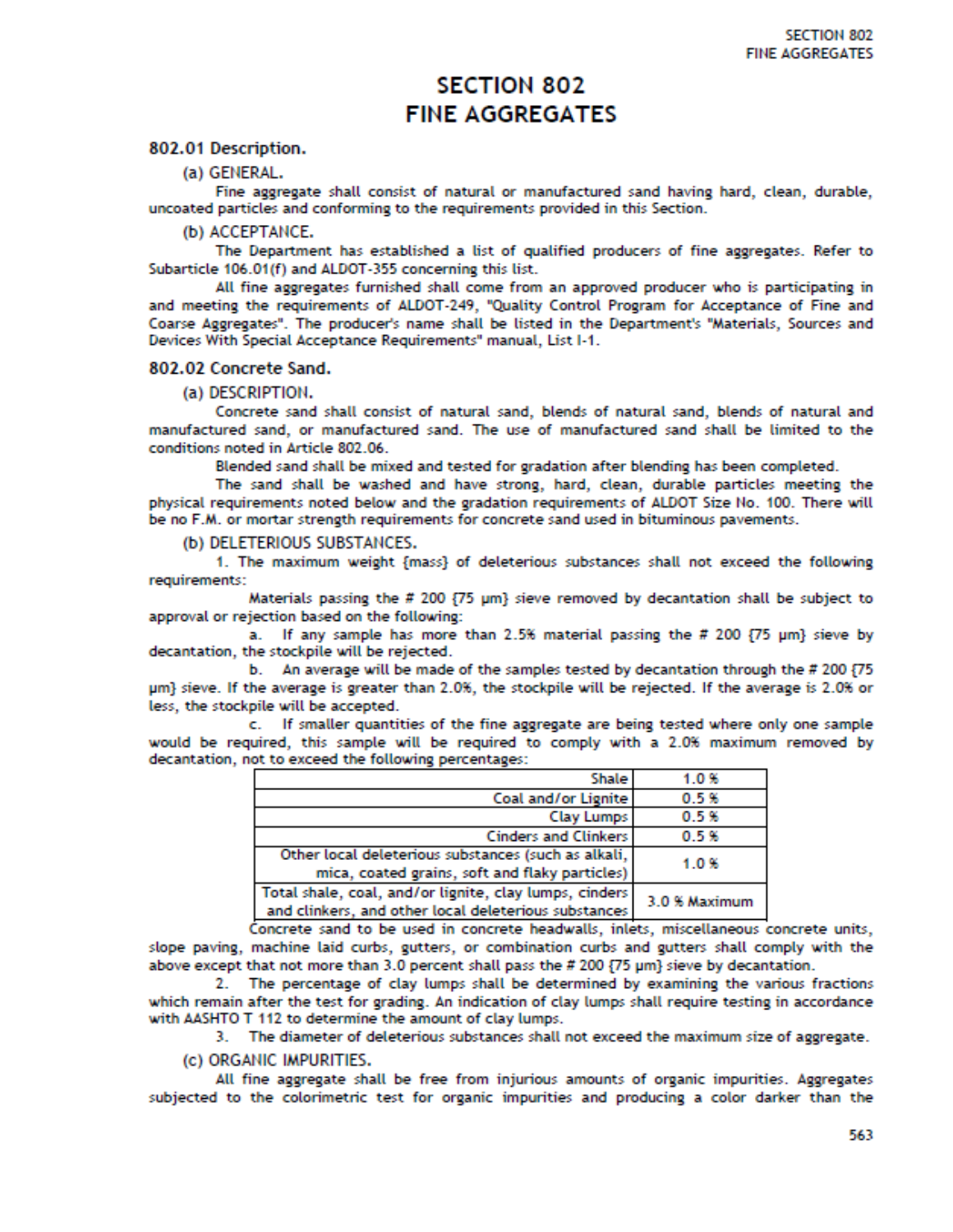#### **SECTION 802 FINE AGGREGATES**

standard shall be rejected unless they pass the mortar strength or concrete strength tests as outlined in Subarticles 802.02(e) and (f).

#### (d) SOUNDNESS.

When subjected to five cycles of the soundness test of fine aggregate by the use of sodium sulphate the measured percentage of loss shall not be more than 10 percent by weight {mass} when tested by AASHTO T 104. In lieu of the soundness test, satisfactory evidence may be provided that the fine aggregate has been exposed to natural weathering, either directly or in concrete for a period of at least five years without appreciable disintegration.

#### (e) MORTAR STRENGTH.

When tested in accordance with AASHTO T 71, fine aggregate shall have compressive strength not less than 95% of treated sand as prescribed in AASHTO T 71 at 3 days and 14 days with the use of Type III Portland cement or at 7 days and 28 days with Type I or Type II Portland cement.

#### (f) CONCRETE STRENGTH.

Fine aggregate failing to meet the requirements herein provided for mortar strength may be used if (1) when tested in combination with the cement and coarse aggregate to be used in the work, the crushing or tensile strength of the concrete at the end of 7 days (3 days with Type III cement used) and 28 days is at least equal to the strength obtained from specimens made with sand meeting the requirements for the class of concrete in which the material is to be used, or (2) when the past performance record of the aggregate with the particular cement has been satisfactory.

(g) GRADATION UNIFORMITY.

The gradation of ALDOT Size No. 100 fine aggregate from any one source shall be reasonably uniform. For the purpose of determining the degree of uniformity, a fineness modulus determination shall be made upon representative samples from the source in accordance with the provisions of AASHTO M 6 for fineness modulus (F.M.) determination.

The following schedule will apply to ALDOT Size No. 100 fine aggregate for various kinds of concrete.

Portland Cement Concrete Pavement, Bridge Superstructure Concrete, and Prestressed Concrete:

2.30 Min. 3.00 Max. F.M.

Establish Working F.M. (W.F.M.)

Tolerance from W.F.M. is plus or minus 0.20

Structure Concrete (Other Than Bridge Superstructure Concrete):

F.M. 2.30 Min. 3.00 Max.

Working F.M. is not required, however, if the F.M. exceeds 2.80 the Contractor will be required to increase the designated cement volume by 0.25 bags per cubic yard {0.25 bags per cubic meter} without additional cost to the State. If requested in writing by the Contractor, consideration will be given to using fly ash in the mix to increase the fines. The fly ash will be substituted for cement as directed by the Materials and Tests Engineer.

There will be no F.M. requirements on concrete sand used in concrete headwalls, inlets, miscellaneous concrete units, slope paving, machine laid curbs, gutters, or combination curbs and gutters.

#### 802.03 Mortar Sand.

Sand for mortar, ALDOT Size No. 101, shall consist of washed, hard, strong, durable, uncoated mineral or rock particles, reasonably free from injurious amounts of organic or other deleterious substances and meeting applicable requirements of Article 802.02.

#### 802.04 Bituminous Pavement Fine Aggregate.

Fine aggregate for use in bituminous paving mixtures is defined as aggregate passing the 3/8 inch {9.5 mm} sieve and with a minimum 80 percent passing the No. 4 {4.75 mm} sieve. The aggregate may be natural fine aggregate or manufactured fine aggregate. The fine aggregate shall be non-plastic when tested in accordance with AASHTO T 89, as modified by ALDOT-232, and AASHTO T 90 and shall have a maximum of 1.0 percent clay lumps and friable particles as determined by AASHTO T 112. It shall consist of hard tough grain, free of injurious amounts of clay, loam, or other deleterious substances.

Manufactured fine aggregate shall be the product produced from the crushing of aggregates meeting the requirements of Section 801 and shall have 100 percent passing the 3/8 inch {9.5 mm}